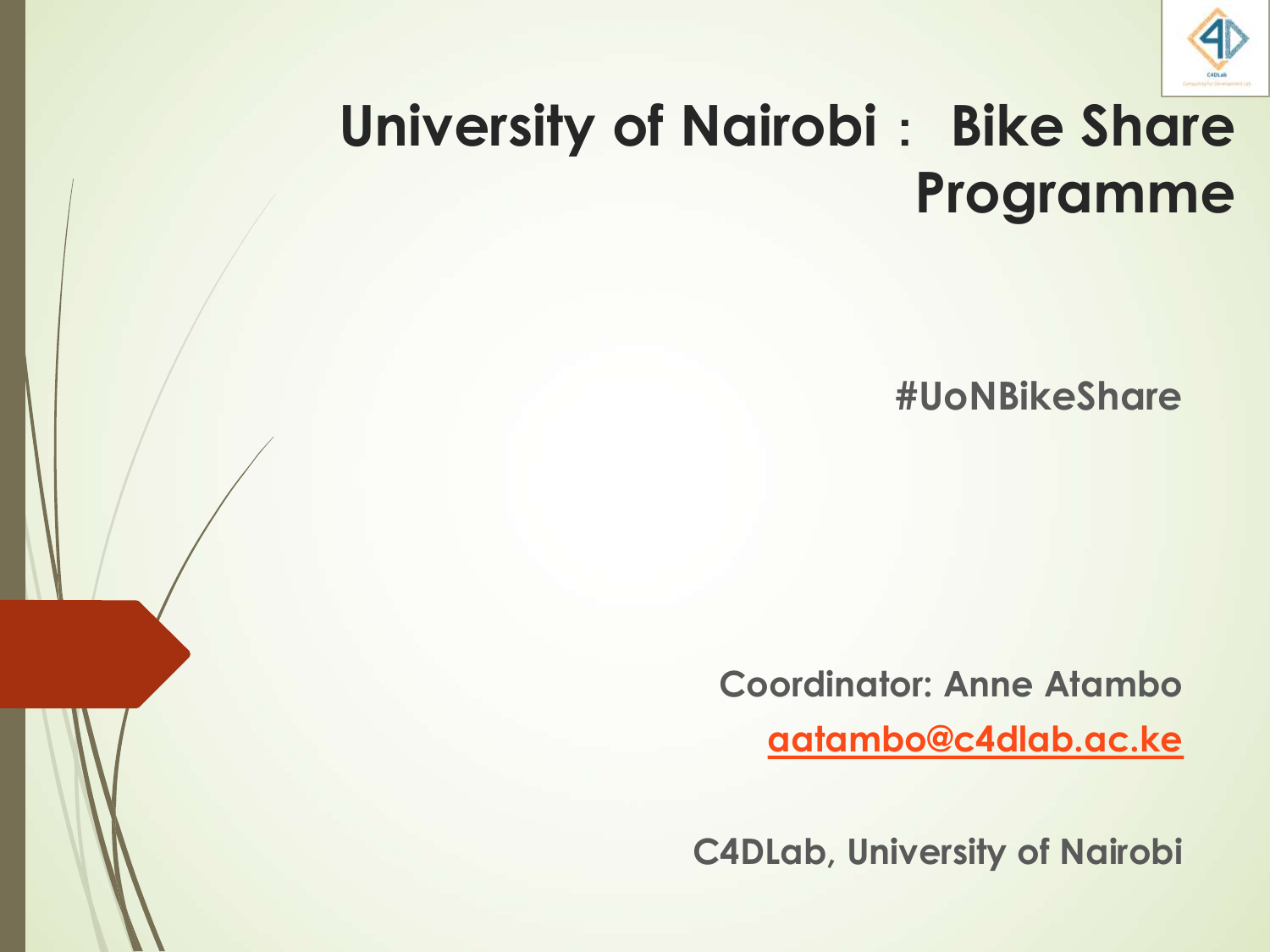#### 2

## **Overview**

#### 1. C4DLab

- 2. #UoNBikeshare Journey
	- Bike Share Interest
	- **Feasibility Study**
	- **Stakeholders**
	- **Design**
	- **•**Funding
	- **•Pilot**
- 3. Phases
- 4. Implementation Considerations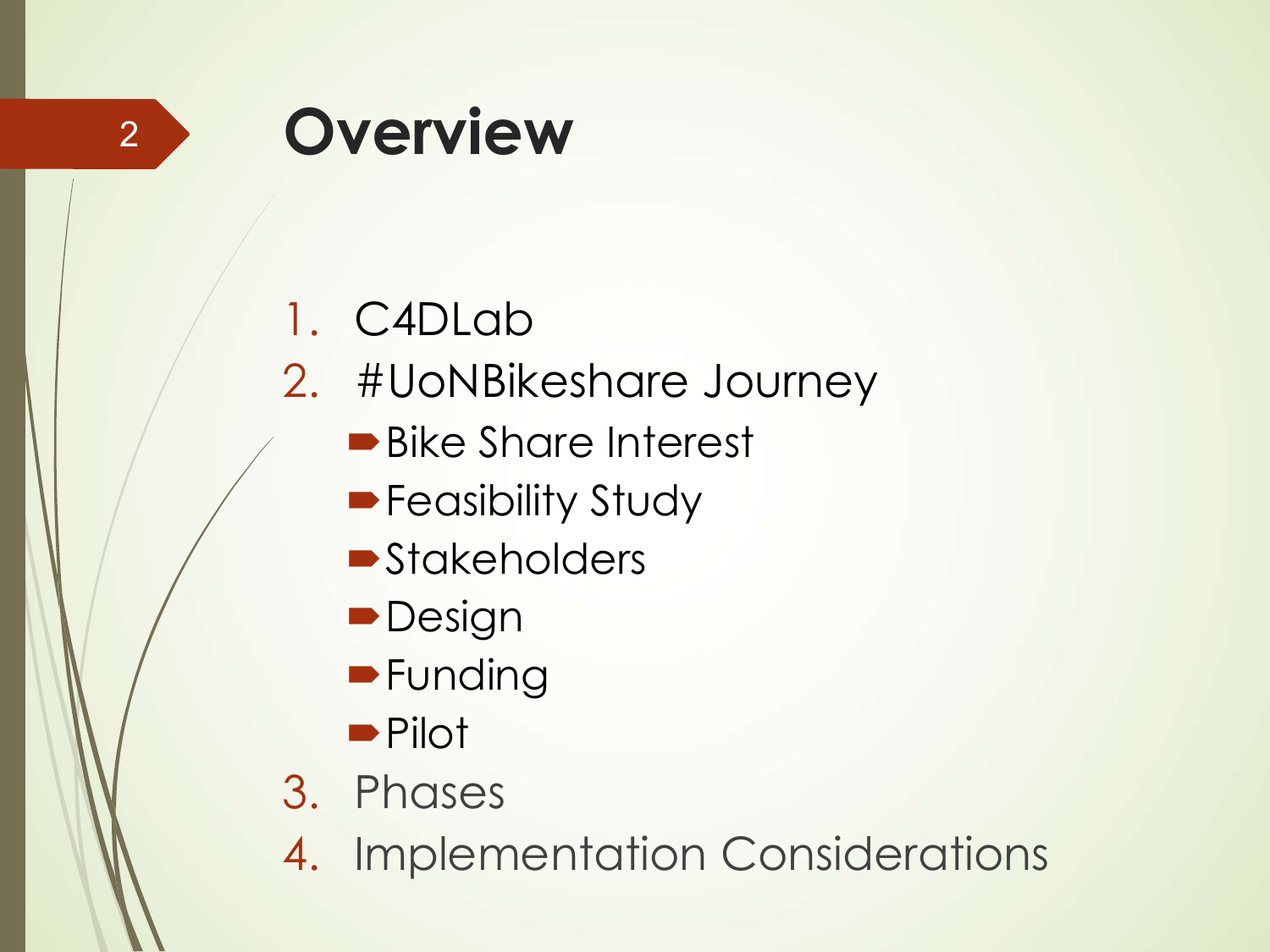

# **What C4DLab**

- **1. Emerged from School of Computing and Informatics – 2012**
- **2. One of University of Nairobi's Innovation hubs**
- **3. Focus on Software (startups and public good products)**

**Main Pillars**

- **1. Startup Incubation**
- **2. Innovation Ecosystem Development**
- **3. Research & Product Development**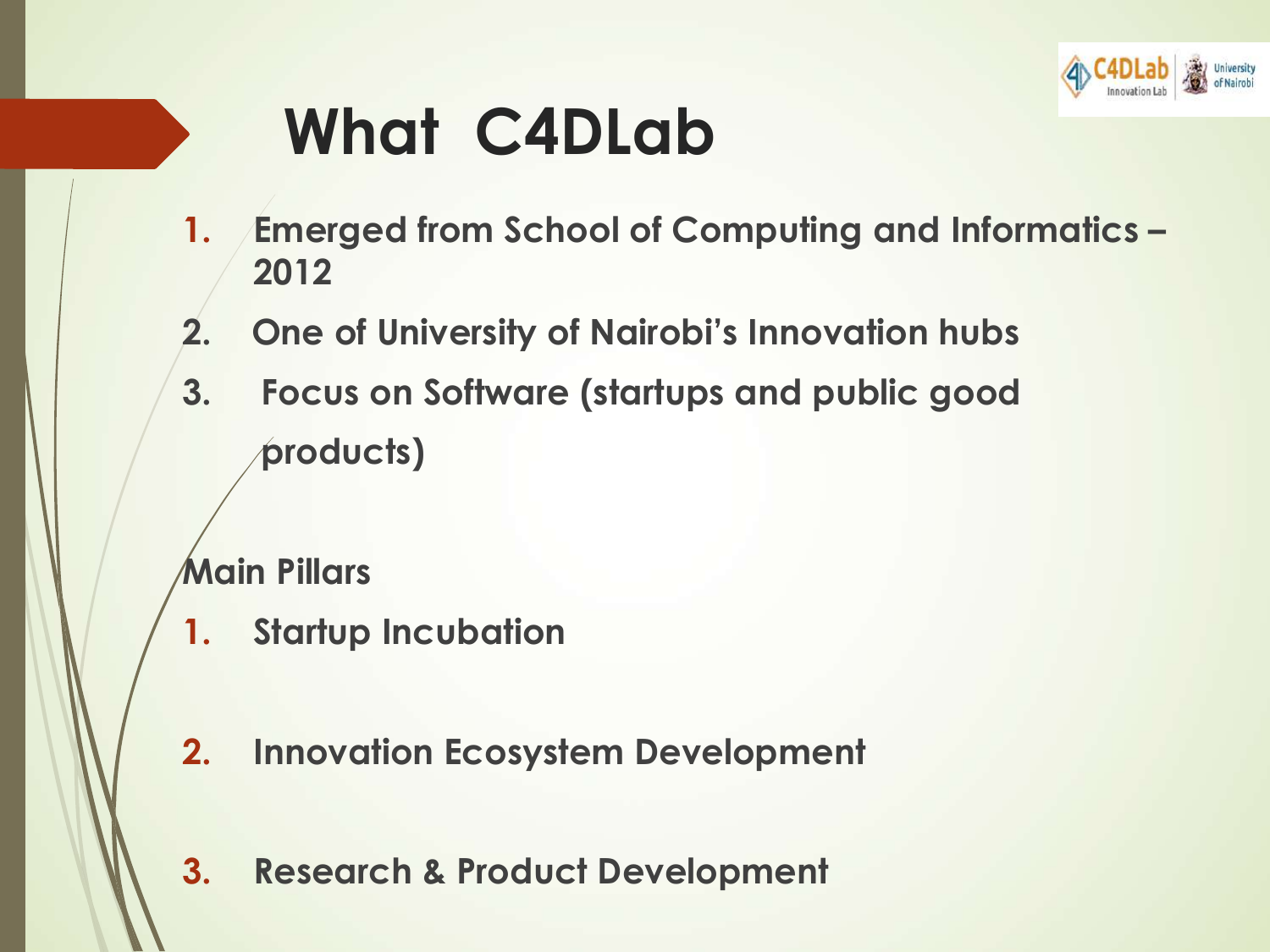

# *#UoNBikeshare Journey*

**Interesting** 

**outcome. UN-**

**Habitat expresses** 

**interest to support**

## *-***Bike Share Interest**

**SifaSafi crowd sources 3 bikes to pilot**

**C4DLab startup (SifaSafi) develops interest (2014)**

**SifaSafi asks C4DLab to help implement (2015**)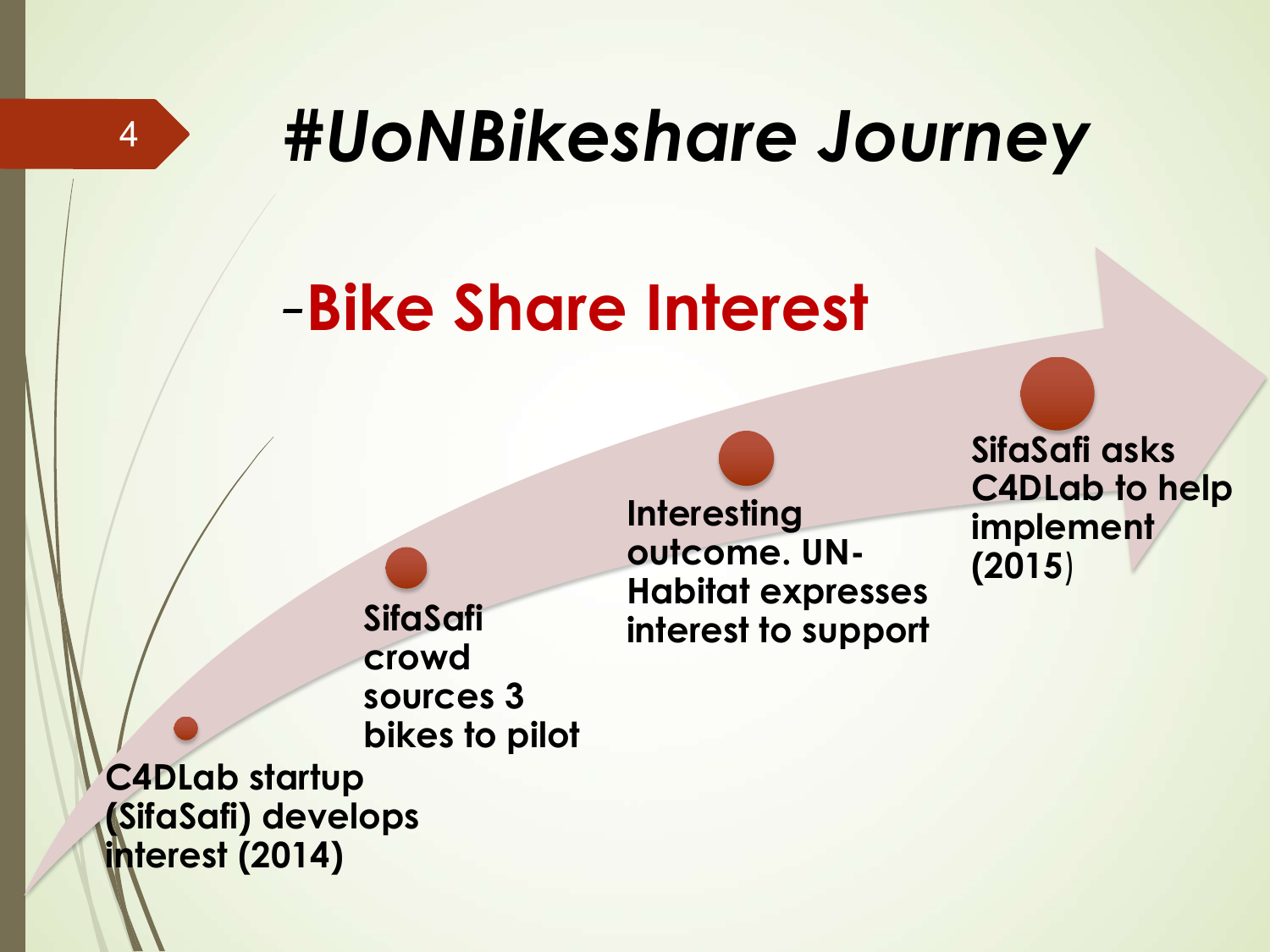# **Feasibility Study**

5

**• Bike Share Feasibility Study Summary Public Survey** ´**Lessons from Other Bike Shares**  $\blacktriangleright$  **Stakeholders**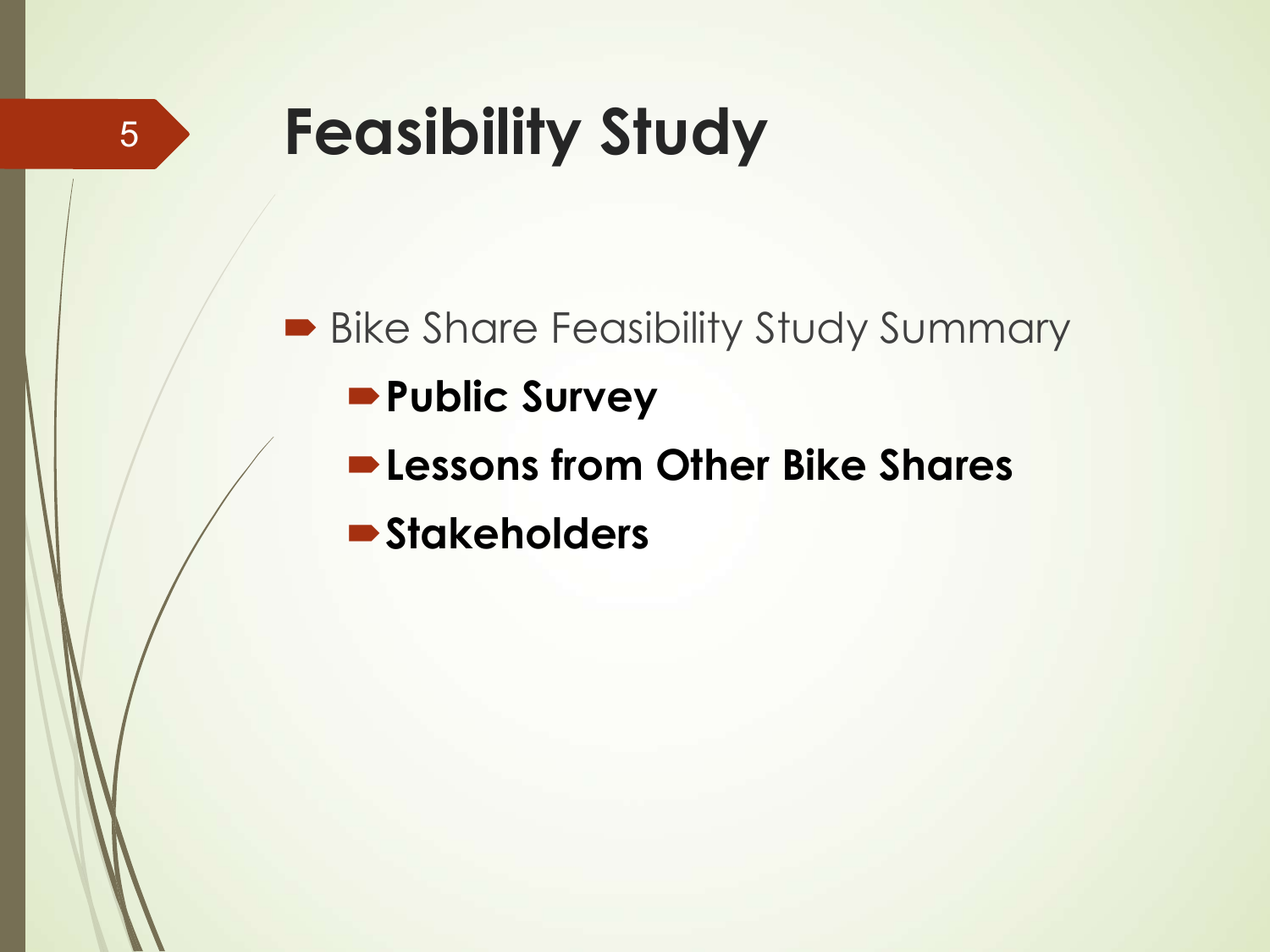# **Public & Stakeholder Engagement**



6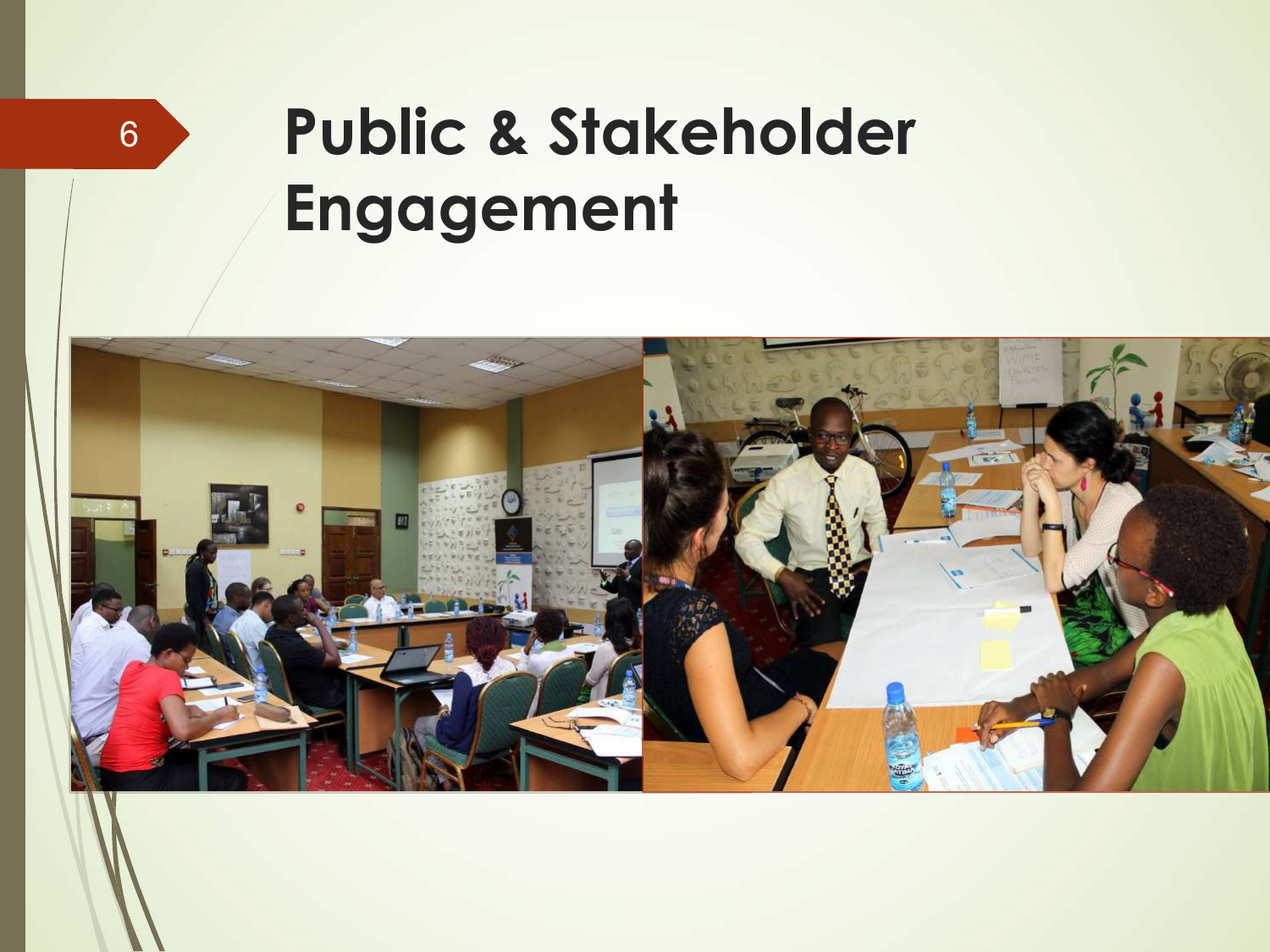#### **7 <b>Design:** How might a Bikeshare program work?

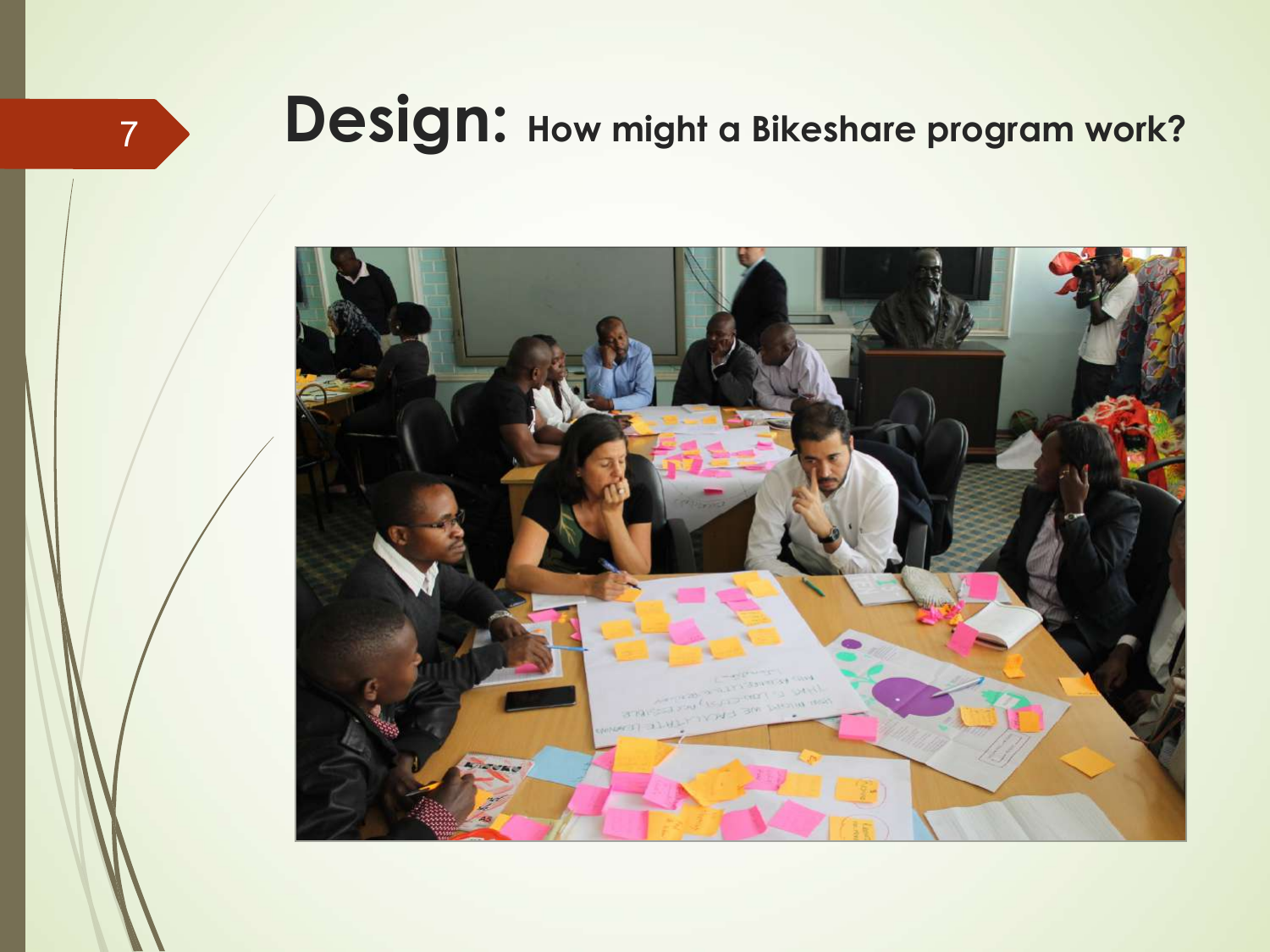



 $\blacksquare$  UN-Habitat

- $\rightarrow$  UoN C4DLab
- **D** J.S. Research

**UN BELLABITAT** 

J.S. Research, Sharpen your vision.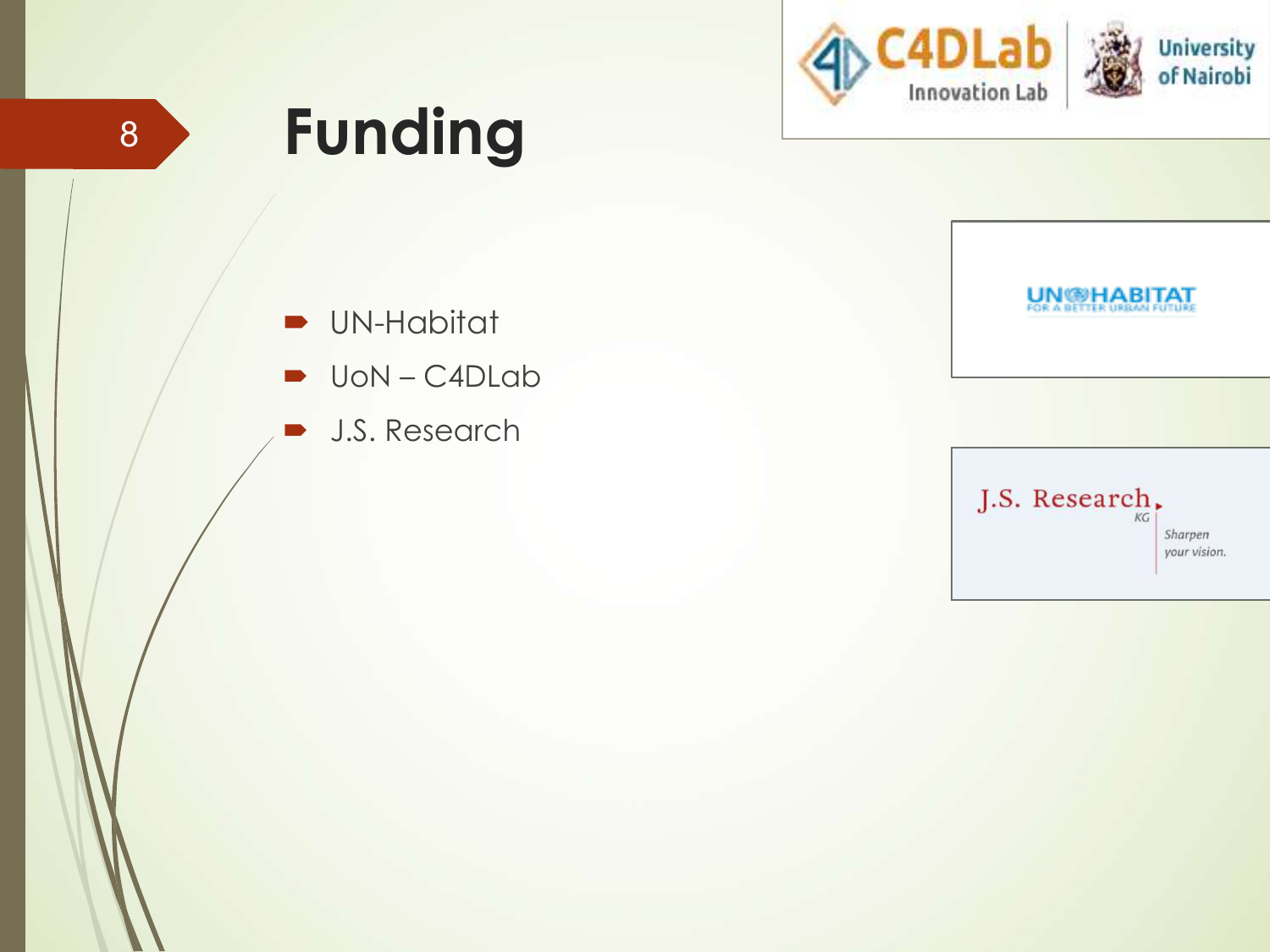### **Phases**

9 (minimum viable product):

#### Phase 1

- ´ *Delivery and safe + strategic location of bikes*
- ´ *One site*
- ´ *Bike Lending*
- ´ *Awareness*
- ´ *Operational model testing (start simple)*
- ´ *Small administrative team*
- ´ *4-6 months??*
- $\blacktriangleright$  *Manual lending system*

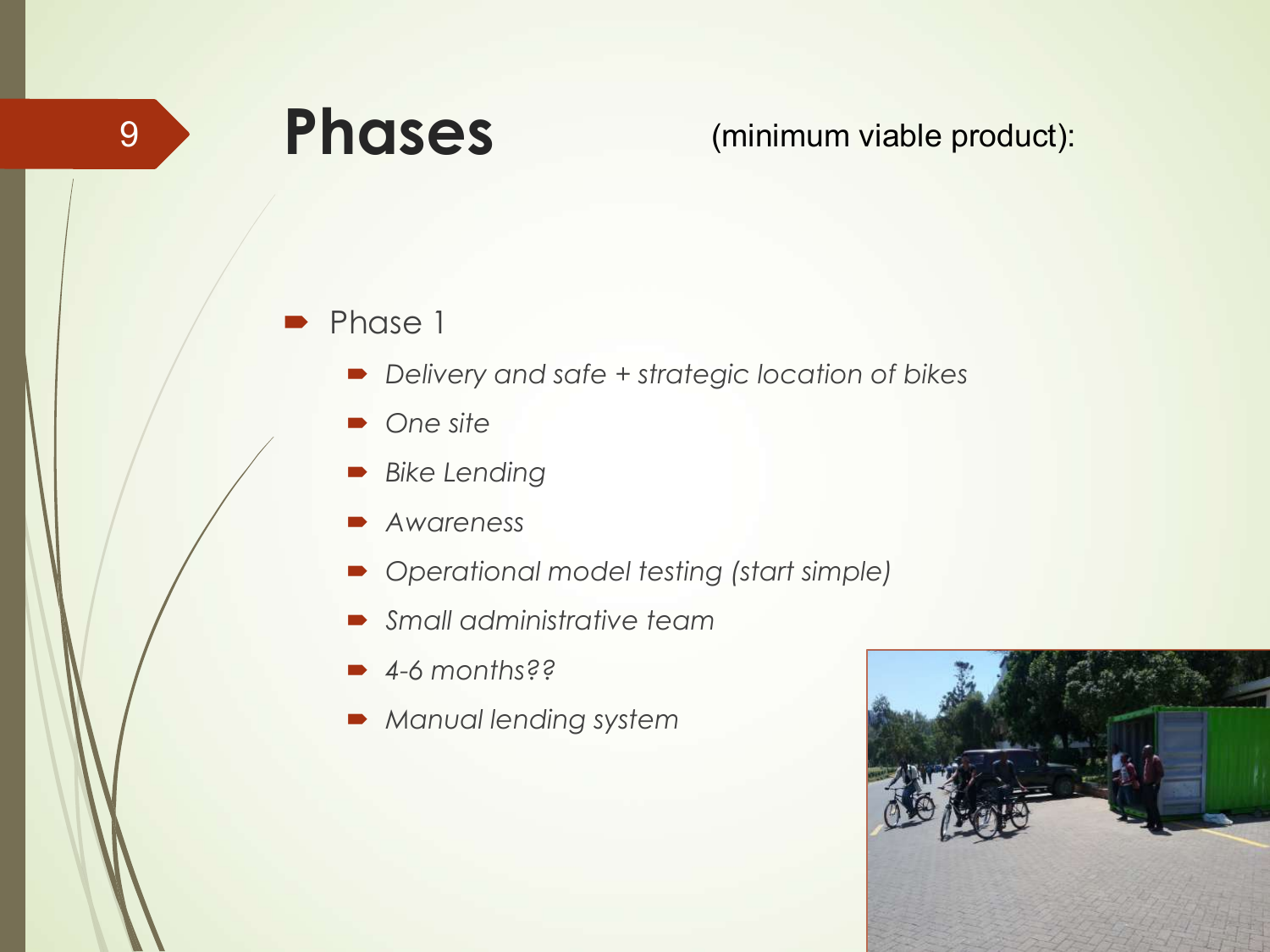### **Phases**

10 Phases (minimum viable product):

#### Phase 2

- ´ *Second site*
- ´ *Wider but constraint in geographical reach*
- ´ *Bike sharing – depositing in second location*
- ´ *Operational model testing – slightly complex*
- ´ *Bigger administrative team*
- ´ *Automation*
- ´ *4-6 months*

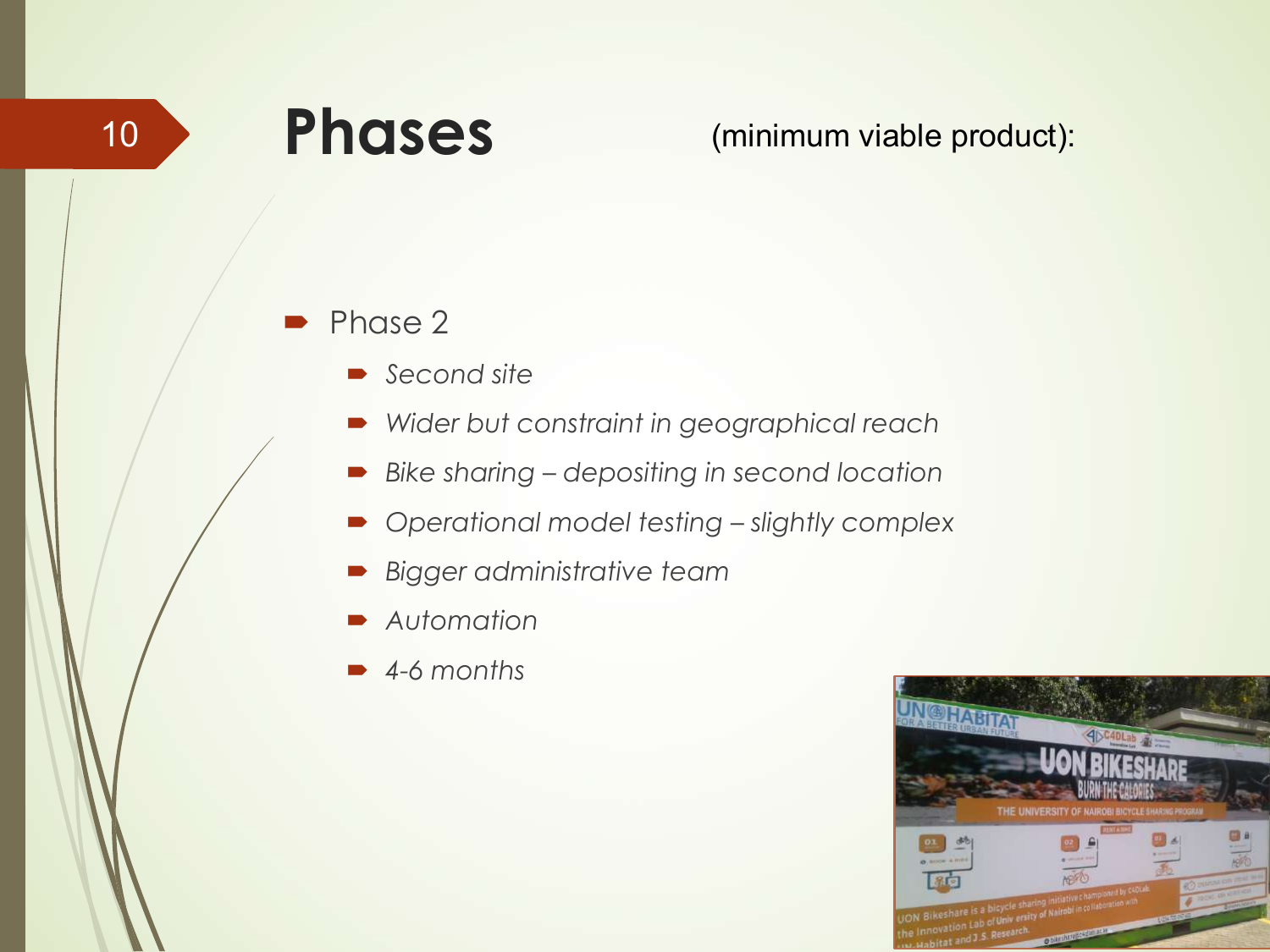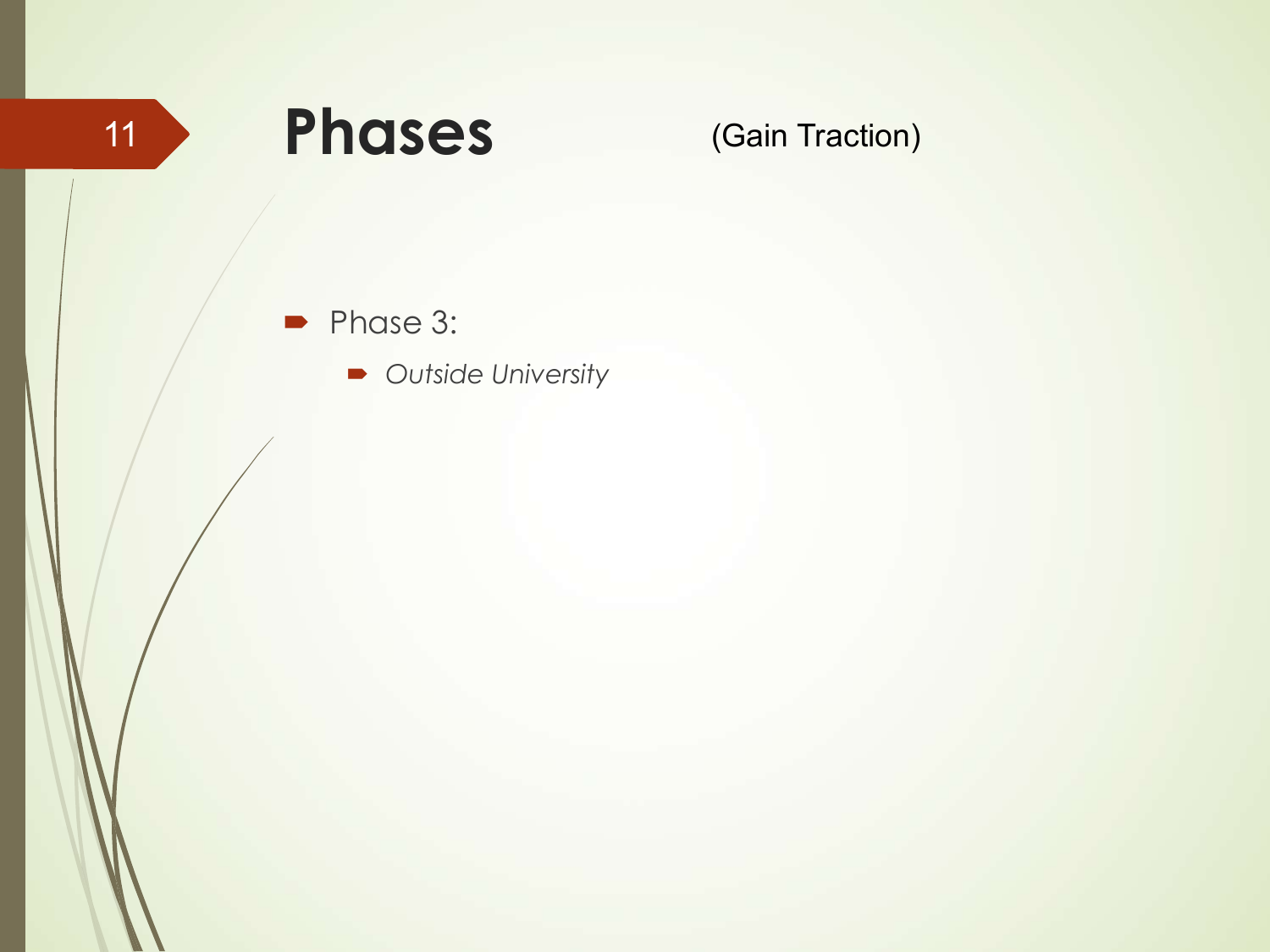# **Implementation Considerations**

- **Procurement**
- **•** Funding
- Branding and Marketing
- Safety Concerns
- Security Concerns
- $\blacktriangleright$  Maintenance
- Cycling infrastructure
- User Experiences
- **Ownership**



12